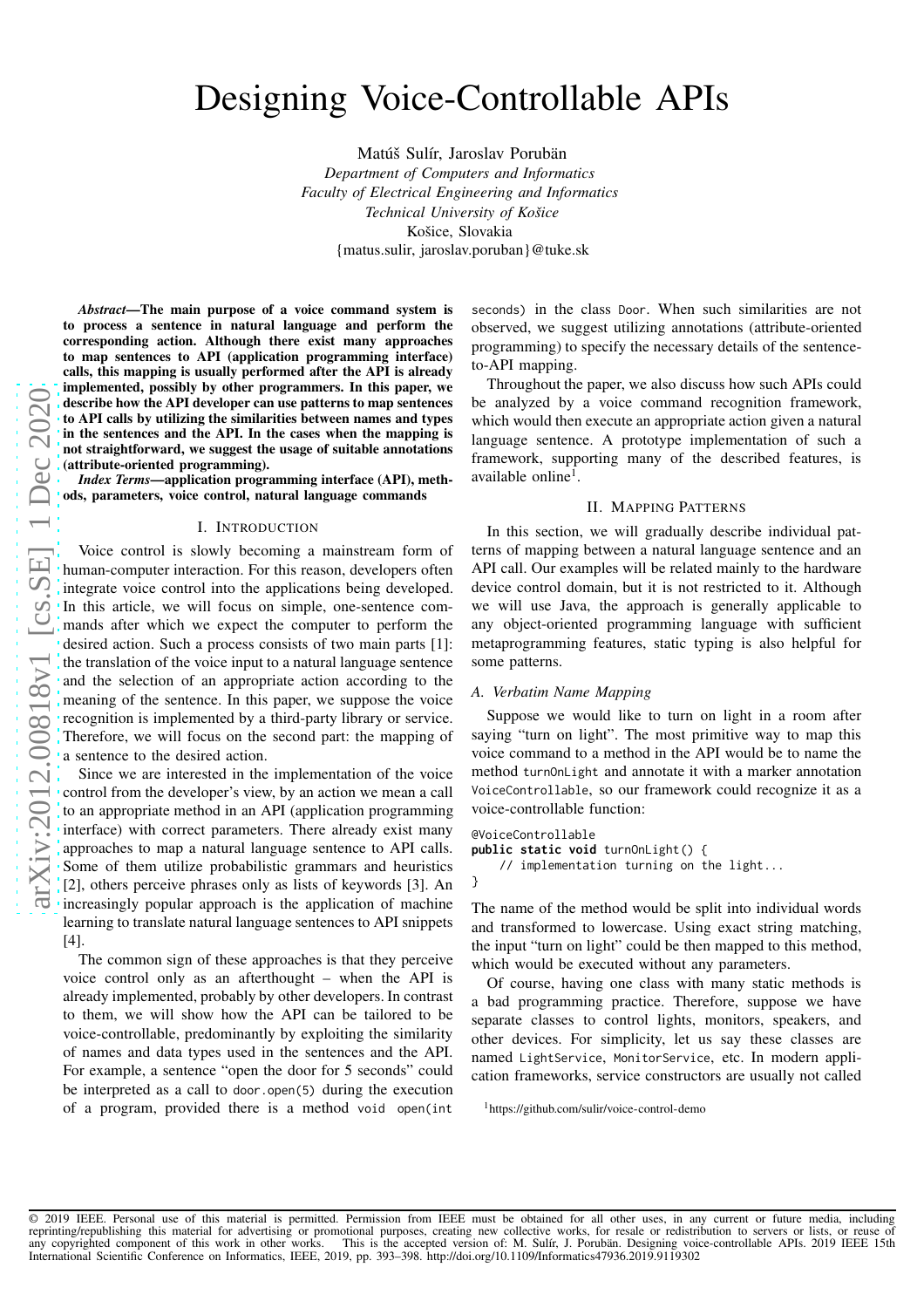manually – the framework initializes them using techniques such as dependency injection. Thus we will assume we have an instance of every necessary class readily available and we will focus on calling methods of this object. We can transform the previous example to this code:

```
@VoiceControllable
public class LightService {
    public void turnOn() {
        // implementation turning on the light...
    }
}
```
The annotation over a class means all its methods are now "voice-controllable". Our framework searches for all such classes and their methods, building potential commandto-method mappings. Since Service is an implementationoriented name irrelevant to the problem domain [\[5\]](#page-4-4), our framework strips it from the class name when scanning it. The rest of the class name is appended to the method names. Therefore, the turnOn method of class LightService will be called when the command "turn on light" is issued.

## *B. Minor Variations*

Since natural language is not restricted to exact phrases, we must count with some variations in the commands. First, we should stem all words in both the command and the class/method names using an appropriate stemmer. This way, we allow for variation in individual words since only their root forms are compared. For example, the command "turn on lights" can now execute the aforementioned method, even if "Light" is singular in the class name.

Next, we should allow permutations of the words. For example, "turn on lights" can be expressed also as "turn lights on". In general, we need to find a compromise between allowing all permutations (which allows diverse sentences at the price of higher ambiguity) and supporting only certain kinds of permutations.

We can also allow extraneous words to be present in the command. Typical examples include stop words ("the" in "turn on the light") or courtesy phrases ("please turn on the light"). An extreme example is the sentence "Please be so kind and turn on the light, dear." As long as the extraneous words are not contained in the names in our API, we can safely remove them from the sentence without any ambiguity. To enable more precise decisions, we can annotate the method with words we expect to encounter in the command. For example, we would like to execute the method turnOff by the command "turn off all lights":

```
@ExtraWord("all")
public void turnOff() { ... }
```
A similar case is the non-presence of certain words from API names in the natural language command. For instance, the command "light off" does not contain the word "turn" from the method LightService::turnOff. To help the mapping system to make a correct decision, we can annotate the method with @OptionalWord("turn").

By allowing all of the mentioned variations at once, we can achieve a system which is highly flexible and accepts a wide range of different sentences – at the price of potential ambiguity. Essentially, the framework should find a method in the API which has the highest number of words common with the input. When there are ties or the number of common words is too low, we can start taking the ExtraWord and OptionalWord annotations into account. If the situation is still indecisive, the voice assistant can simply list the most probable options and ask the person to select one of them.

## *C. Parameters*

Now we will take into account methods with parameters. The simplest case is a method with one numeric parameter:

# **public void** turnOn(**int** number) { ... }

Typical commands to execute this method are: "turn on light number 1" and "turn on light 1". In the first sentence, the argument value follows the parameter name "number", which means the argument can be matched by its name. In the second case, the parameter is matched only by its type – the input sentence contains a number and the API method has a numerical parameter.

Mapping enum-typed parameters is straightforward too. Suppose Position is defined as an enumeration:

```
public enum Position {
   LEFT, MIDDLE, RIGHT
```
}

We also have a method with a Position parameter:

**public void** turnOn(Position position) { ... }

Then this method can be called by the command "turn on the left light". On the other hand, mapping of string parameters is more problematic:

```
public void turnOn(String name) { ... }
```
If the user says "turn on the light named 'front'", the system can use the matching based on parameter names. However, mapping the sentence "turn on the front light" to this method is questionable in general, since we do not have any way to enumerate all possible valid values of a String parameter. A potentially dangerous way to determine if this method matches the command is trying to execute it and observing if it does not throw an exception. There exist better ideas, though. If the list of valid values is fixed at a compile time, it can be supplied directly:

```
public void turnOn(
   @Values({"front", "back"}) String name
) { ... }
```
In such cases, however, it is much better to use enumerations instead. Most often, the set of valid values can be enumerated only at runtime. Then we can create a class with a method returning these values:

```
public class LightNames implements ValueSet<String> {
    public Set<String> getValues() {
       return configuration.getValidLightNames(...);
```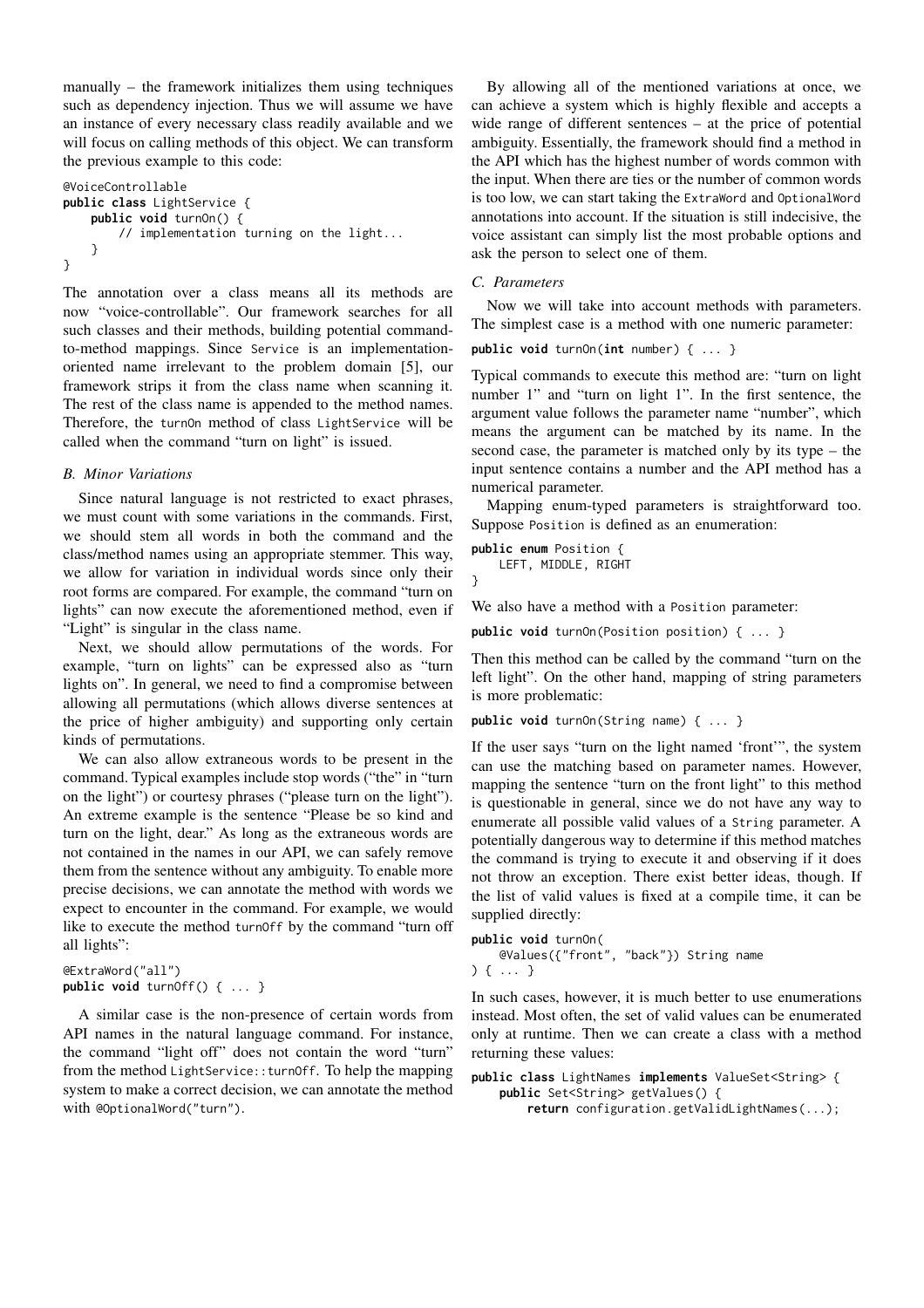}

}

Subsequently, we connect this list with a parameter using an annotation:

```
public void turnOn(
    @ValidValues(LightNames.class) String name
) { ... }
```
Now we will consider parameters of any class in general, e.g., a parameter of type Color:

```
public void setColor(Color color) { ... }
```
In the command "set light color to green", we do not know how to map "green" to Color(0, 255, 0). It is possible that Color has a constructor accepting a string, in which case we can utilize it. However, this still does not solve the problem of the enumeration of all valid values described in the previous example. Therefore, we suggest using a stringto-object mapping via annotations. Each parameter of a custom class should be annotated with a mapper:

**public void** setColor( @StringMapping(ColorMapper.**class**) Color color ) { ... }

Then the ColorMapper class can look like this:

```
public class ColorMapper
implements StringMapper<Color> {
    public Map<String, Color> getMap() {
        return Map.of(
            "red", new Color(255, 255, 0),
            "green", new Color(0, 255, 0),
            ...
        );
    }
}
```
This way, we can both enumerate all possible values of a Color-typed parameter and map a string such as "green" to a Color object. The approach is not limited to a constant associative array of string–color pairs: the mapping could be also dynamically generated by arbitrarily complicated code. Note that since the mapping is specified in a separate class, we did not modify the original Color class in any way – it can be defined in a third-party library without problems.

Next, we consider a method with multiple parameters:

**public void** setColor(**int** number, Color color) { ... }

As long as the parameters are of distinct types and the sets of valid values of all types are disjunctive, we can map various commands to a method execution without too much ambiguity: e.g., "set light 3 to blue", "I would like yellow color for light 4". However, methods with multiple parameters of same or similar type are more problematic:

**public void** setBrightness(**int** light, **double** brightness) { ... }

Here, "set light 1 to brightness 50" can be mapped to a correct execution using the parameter names. However, the sentence "set brightness of light number 2 to 30" could be probably

mapped only by the position of arguments, which would not work correctly if the parameters were switched in the API.

Note that parameters have an important role in the process of the API method selection. Since it is not valid to call a method without all mandatory (non-null) arguments filled, they must be all present in the input sentence. For example, if the command does not contain any number, we can assume it does not match any method with a numeric parameter.

## *D. Collections*

Suppose we want to dim multiple lights at once. A collection, such as a set, is an ideal candidate for this:

**public void** dim(Set<Integer> lights) { ... }

The content of the parameter lights can be expressed by enumerating all values or by specifying a range: "dim lights 1, 7 and 9" or "dim lights 6 to 10". In case the expected range can be very large, we recommend using a lazy collection denoted by an interface, such as Iterable<Integer>.

Similarly to numeric collections, we accept collections of enumerations or other classes:

**public void** dim(Set<Position> lights) { ... }

Naturally, ranges are not supported in such cases. We can still fill this set with values by naming them all, though: "dim the left and middle light". Alternatively, commands such as "dim all lights" should work if there is a way to enumerate all valid values of the parameter programmatically.

#### *E. Synonyms*

Many words have synonyms which can a user utter instead of the words used in the API names. A natural way to cope with such situations is the usage of thesauri and lexical databases such as WordNet [\[6\]](#page-4-5). Any word in the API can be then replaced by its synonym to perform a successful match with the natural language command. However, consider the following example of a method in class ScreenService (controlling a multi-monitor ambient user interface [\[7\]](#page-4-6)), where State is an enumeration with values ON and OFF:

**public void** set(**int** screen, State state) { ... }

We would certainly like to say not only "set screen 1 to 'on'" but also "turn screen 1 on". However, "turn" is not a synonym of "set" in general – only in this specific case. Therefore, we devised a way to specify method-local synonyms via annotations:

```
@Synonym(of = "set", is = "turn")
public void set(int screen, State state) { ... }
```
This synonym can be applied only during the matching of this particular method. Analogously, we support package-local, class-local and parameter-local synonyms using annotations over packages (in a special file package-info.java), classes, and parameters, respectively. It is also allowed to specify multiple synonyms per element, e.g.:

```
\mathsf{QSymonym}(\mathsf{of} = "screen", \mathsf{is} = {'display", "monitor"}@Synonym(of = "turn", is = "switch")
public class Screen { ... }
```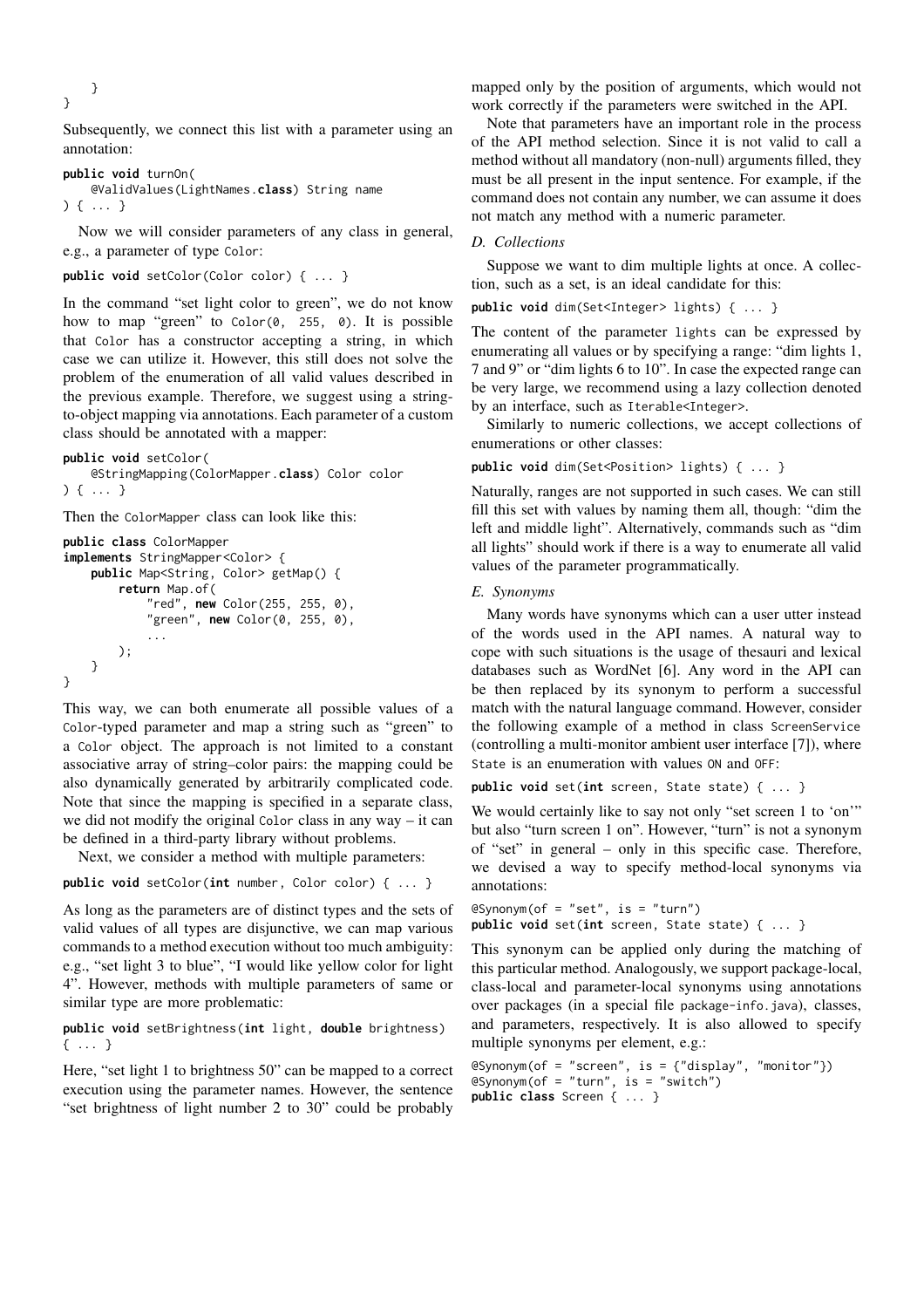## <span id="page-3-1"></span>*F. Fallback*

If we encounter difficulties during the application of the aforementioned mapping patterns, we can always specify the voice commands manually. For example, suppose we have a class SpeechService with a method pronounce(String sentence) which says out loud the given sentence. Since the sentence can be completely arbitrary, matching will likely fail. Therefore, we specify the voice command as a regular expression:

```
@VoiceCommand("say (.*)")
public void pronounce(String sentence) { ... }
```
The content of the group in the parentheses will be supplied as a parameter value. Because a manually specified command has a high priority, we can successfully match commands such as "say 'I like turning off the screens'" even when they contain words present in the API.

## III. MAPPING PROCESS

In our prototype implementation<sup>[2](#page-3-0)</sup>, we decided to use a simple sentence recognition algorithm designed to allow for relatively large deviations of the input sentences from the prescribed forms. Now we will briefly describe it.

First, the input sentence is matched against all fallback regular expressions (section [II-F\)](#page-3-1). If a match is found, the process is stopped and the annotated method is executed.

Next, for each voice-controllable method, we try to typematch all its parameters with the sentence. For example, if a method has a numeric parameter and a Color enumeration parameter, the sentence is searched for a numeral and a word denoting a color. The result is a list of potentially matching methods, along with word-to-parameter mappings.

For each method in this list, a score of similarity with the input sentence is calculated: Let  $W_M$  be the set of words contained in the class and method name. Let  $W<sub>S</sub>$  be the set of words contained in the input sentence, excluding the parameter values matched in the previous steps. The score is computed as the Jaccard index [\[8\]](#page-4-7) of these two sets:

$$
\frac{|W_M \cap W_S|}{|W_M \cup W_S|}
$$

If the class or method is annotated by synonyms, multiple variants of the set  $W_M$  are constructed, with the words in the identifiers gradually replaced by their corresponding synonyms. The resulting score is a maximum of the scores computed for individual variants.

Finally, the method with the highest score is executed. If multiple methods have the same score or if no method receives a score higher than a certain threshold (e.g., 0.2), the user should be asked to reformulate the command.

It is important to note that the described algorithm is not the only one possible. The ideas described in the previous section are compatible, for instance, with strict regex-based solutions based on the precise matching of sentences with regular expressions generated from the identifier names and annotations. Another possibility is a grammar-based approach, which would distinguish parts of sentences: Some of them could be derived automatically if possible, the rest will be determined by manually written annotations.

## IV. RELATED WORK

Many approaches mapping sentences to API calls are grouped under the umbrella term of program synthesis, particularly program synthesis using natural language input [\[9\]](#page-4-8). Desai et al. [\[10\]](#page-4-9) synthesize source code written in various domain-specific languages, thanks to a dataset of sentence– code pairs used for training. Gvero and Kuncak [\[2\]](#page-4-1) synthesize Java expressions using probabilistic grammars and heuristics. In T2API, Nguyen et al. [\[4\]](#page-4-3) perceive program synthesis as a statistical translation process from natural language to a programming language. Little and Miller [\[11\]](#page-4-10) generate Java code from a set of brief keywords. Some synthesis approaches are focused on particular domains or technologies: e.g., SQL query generation [\[12\]](#page-4-11), smartphone automation script synthesis [\[13\]](#page-4-12), bot API invocations [\[14\]](#page-4-13). All of the mentioned approaches perceive APIs as black boxes, which are already designed. In contrast to them, our idea is to engage the API designers in the process of natural language command specification.

Landhäußer et al. [\[15\]](#page-4-14) designed NLCI (natural language command interpreter), which has a goal similar to ours – to perform an action in the API, given a natural language sentence as an input. In contrast to us, they first transform the API into an ontology by analyzing the relationships between elements in the code and combining it with a general-purpose ontology. Furthermore, they do not support simple mapping customization via annotations.

The command execution approach by Little and Miller [\[3\]](#page-4-2) is based on the similarity of names used in the sentence and the API. They also perceive sentences as lists of keywords, allowing for variations such as extraneous words. However, they do not allow any customization using annotations, since they consider APIs to be developed by a third party and thus not modifiable.

Naturalistic programming [\[16\]](#page-4-15) is a paradigm aiming to make the source code look more like natural language. For example, Knöll et al. [\[17\]](#page-4-16) discuss naturalistic types which include the mapping of natural language quantities such as "nearly all" to exact numeric intervals. Compared to them, we aim to integrate voice control with existing, traditional programming languages instead of designing new ones.

There exist guidelines on how to design APIs in general [\[18\]](#page-4-17) and an overview of design decisions to be made when creating an API [\[19\]](#page-5-0). Nevertheless, none of these works take voice-controllability into account.

Hirzel et al. [\[20\]](#page-5-1) describe an idea of grammars for dialog systems, including virtual voice assistants. However, they do not try to solve the problem of the mapping of sentences to API calls.

<span id="page-3-0"></span><sup>2</sup><https://github.com/sulir/voice-control-demo>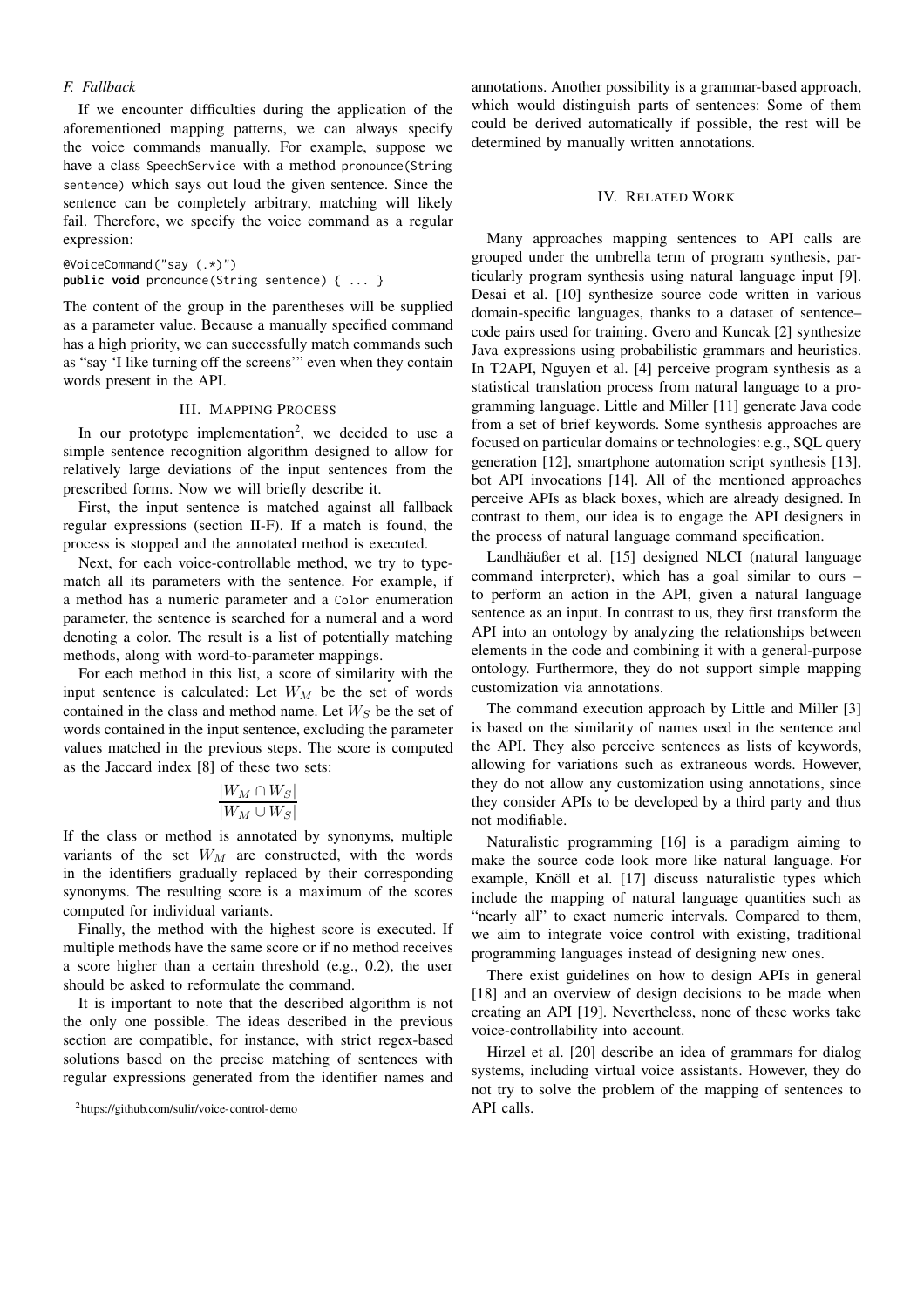Commercial system APIs, such as Google Voice Actions for Android<sup>[3](#page-4-18)</sup> or SiriKit<sup>[4](#page-4-19)</sup> are often limited to certain domains and action types. Furthermore, they require some effort to integrate, such as the creation of configuration files or implementation of non-trivial interfaces.

YAJCo [\[21\]](#page-5-2) is a parser generator utilizing the similarity between the relations of program elements in Java source files and production rules of computer language grammars. The core ideas behind this article stemmed from YAJCo, however, this time they are applied to natural languages.

#### V. CONCLUSION AND FUTURE WORK

In this paper, we described patterns of mapping between a natural language command and an API method call. These patterns are based on:

- class, method, and parameter names,
- parameter types and positions.

The mapping can be enabled simply by placing the annotation @VoiceControllable over a class or a method. When these natural mapping patterns are not sufficient, the programmer can adjust the mapping by using annotations, such as:

- @StringMapping(Mapper.class) to specify the string-toobject mapping for a parameter,
- @ValidValues(ValueSet.class) to enumerate possible values of a parameter at runtime,
- @Synonym(of="word1", is="word2") over packages, classes, methods, and parameters to specify local synonyms,
- @VoiceCommand("regex (param)") to specify an exact regular expression whose match will execute the given method.

There are many limitations of the described work. First of all, we did not yet perform full validation of our ideas. We should create a golden standard of sentence-to-API mappings (or utilize an existing one). Then we need to validate our approach by measuring the accuracy of the algorithms based on our ideas when compared to the golden standard. We hypothesize our simple approach based on word similarities would work well for small or medium-sized APIs, but it could be problematic for larger ones.

Next, we described only a small portion of all useful patterns. In the future, we could devise more elaborate ways to express numerical ranges, binary operators, various collection types, exceptions, etc. String-to-object mappers could be improved too. In addition to the manual definition of synonyms, domain ontologies could be used too.

The examples mentioned in this article are very simple – in order to show the point of our approach. We should inspect larger APIs from multiple domains and assess the applicability of our patterns to them.

Finally, in this article, we were interested only in simple, one-sentence inputs being mapped to single API calls. The approach could be extended to support nested API calls or more complex natural language dialogs in the future.

#### ACKNOWLEDGMENT

This work was supported by Project VEGA No. 1/0762/19 Interactive pattern-driven language development. This work was also supported by FEI TUKE Grant no. FEI-2018-57 "Representation of object states in a program facilitating its comprehension".

#### **REFERENCES**

- <span id="page-4-0"></span>[1] A. Rogowski, "Industrially oriented voice control system," *Robot. Comput.-Integr. Manuf.*, vol. 28, no. 3, pp. 303–315, Jun. 2012.
- <span id="page-4-1"></span>[2] T. Gvero and V. Kuncak, "Synthesizing Java expressions from freeform queries," in *Proceedings of the 2015 ACM SIGPLAN International Conference on Object-Oriented Programming, Systems, Languages, and Applications*, ser. OOPSLA 2015. ACM, 2015, pp. 416–432.
- <span id="page-4-2"></span>[3] G. Little and R. C. Miller, "Translating keyword commands into executable code," in *Proceedings of the 19th Annual ACM Symposium on User Interface Software and Technology*, ser. UIST '06. ACM, 2006, pp. 135–144.
- <span id="page-4-3"></span>[4] T. Nguyen, P. C. Rigby, A. T. Nguyen, M. Karanfil, and T. N. Nguyen, "T2API: Synthesizing API code usage templates from english texts with statistical translation," in *Proceedings of the 24th ACM SIGSOFT International Symposium on Foundations of Software Engineering*, ser. FSE 2016. ACM, 2016, pp. 1013–1017.
- <span id="page-4-4"></span>[5] J. Kollár, E. Pietriková, and S. Chodarev, "Abstraction in programming languages according to domain-specific patterns," *Acta Electrotechnica et Informatica*, vol. 12, no. 2, pp. 9–15, 2012.
- <span id="page-4-5"></span>[6] G. A. Miller, "WordNet: A lexical database for English," *Commun. ACM*, vol. 38, no. 11, pp. 39–41, Nov. 1995.
- <span id="page-4-6"></span>[7] L. Galko and J. Porubän, "Tools used in ambient user interfaces," *Acta Electrotechnica et Informatica*, vol. 16, no. 3, pp. 32–40, 2016.
- <span id="page-4-7"></span>[8] P. Jaccard, "The distribution of the flora in the alpine zone," *New Phytologist*, vol. 11, no. 2, pp. 37–50, 1912.
- <span id="page-4-8"></span>[9] S. Gulwani, "Dimensions in program synthesis," in *Proceedings of the 12th International ACM SIGPLAN Symposium on Principles and Practice of Declarative Programming*, ser. PPDP '10. ACM, 2010, pp. 13–24.
- <span id="page-4-9"></span>[10] A. Desai, S. Gulwani, V. Hingorani, N. Jain, A. Karkare, M. Marron, S. R, and S. Roy, "Program synthesis using natural language," in *Proceedings of the 38th International Conference on Software Engineering*, ser. ICSE '16. ACM, 2016, pp. 345–356.
- <span id="page-4-10"></span>[11] G. Little and R. C. Miller, "Keyword programming in Java," in *Proceedings of the 22nd IEEE/ACM International Conference on Automated Software Engineering*, ser. ASE '07. ACM, 2007, pp. 84–93.
- <span id="page-4-11"></span>[12] N. Yaghmazadeh, Y. Wang, I. Dillig, and T. Dillig, "SQLizer: Query synthesis from natural language," *Proc. ACM Program. Lang.*, vol. 1, no. OOPSLA, pp. 63:1–63:26, Oct. 2017.
- <span id="page-4-12"></span>[13] V. Le, S. Gulwani, and Z. Su, "SmartSynth: Synthesizing smartphone automation scripts from natural language," in *Proceeding of the 11th Annual International Conference on Mobile Systems, Applications, and Services*, ser. MobiSys '13. ACM, 2013, pp. 193–206.
- <span id="page-4-13"></span>[14] S. Zamanirad, B. Benatallah, M. Chai Barukh, F. Casati, and C. Rodriguez, "Programming bots by synthesizing natural language expressions into API invocations," in *Proceedings of the 32Nd IEEE/ACM International Conference on Automated Software Engineering*, ser. ASE 2017. IEEE Press, 2017, pp. 832–837.
- <span id="page-4-14"></span>[15] M. Landhäußer, S. Weigelt, and W. F. Tichy, "NLCI: A natural language command interpreter," *Automated Software Engg.*, vol. 24, no. 4, pp. 839–861, Dec. 2017.
- <span id="page-4-15"></span>[16] O. Pulido-Prieto and U. Juárez-Martínez, "A survey of naturalistic programming technologies," *ACM Comput. Surv.*, vol. 50, no. 5, pp. 70:1–70:35, Sep. 2017.
- <span id="page-4-16"></span>[17] R. Knöll, V. Gasiunas, and M. Mezini, "Naturalistic types," in *Proceedings of the 10th SIGPLAN Symposium on New Ideas, New Paradigms, and Reflections on Programming and Software*, ser. Onward! 2011. ACM, 2011, pp. 33–48.
- <span id="page-4-17"></span>[18] J. Bloch, "How to design a good API and why it matters," in *Companion to the 21st ACM SIGPLAN Symposium on Object-oriented Programming Systems, Languages, and Applications*, ser. OOPSLA '06. ACM, 2006, pp. 506–507.

<sup>3</sup>https://developers.google.com/voice-actions/custom-actions

<span id="page-4-19"></span><span id="page-4-18"></span><sup>4</sup>https://developer.apple.com/documentation/sirikit